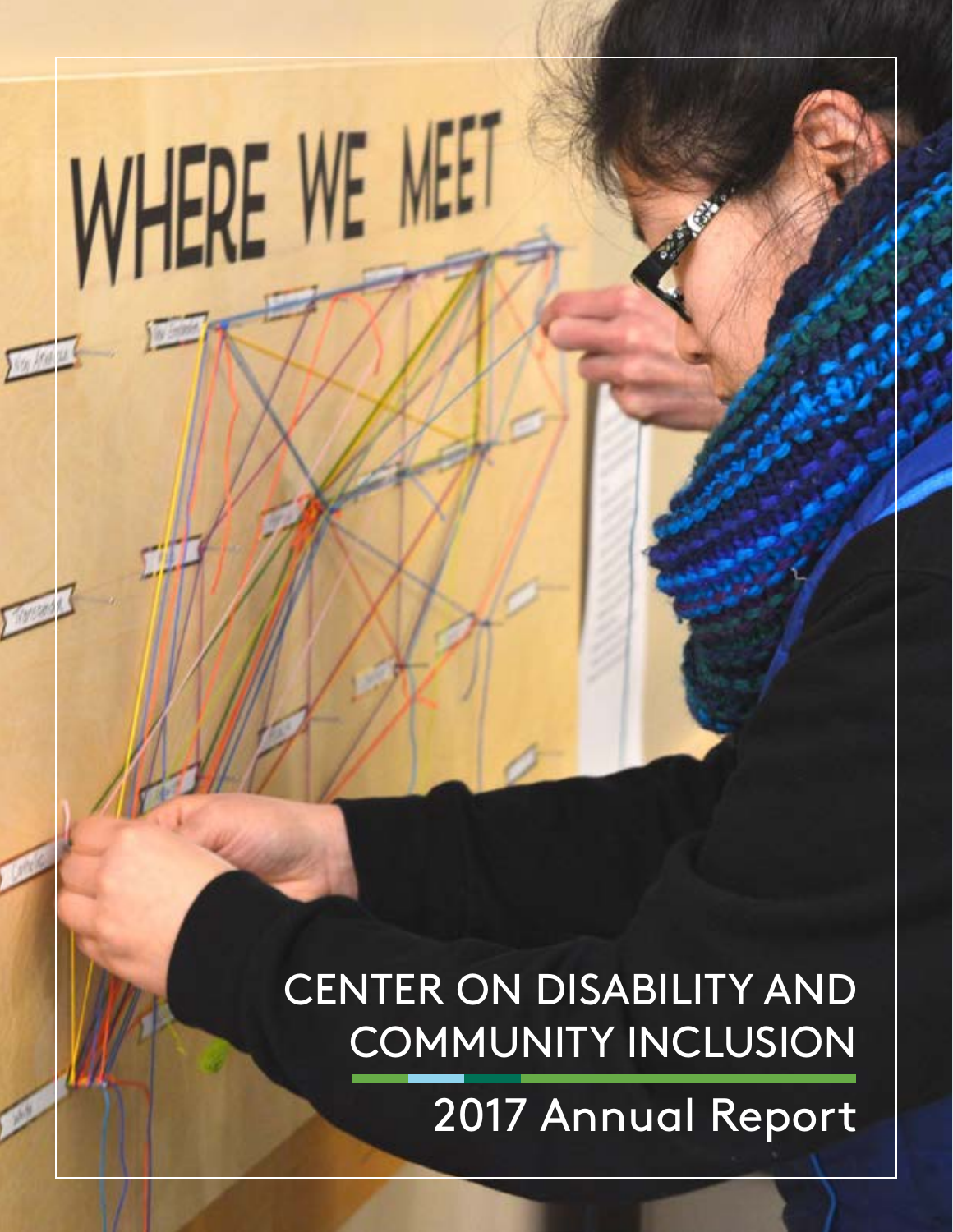## **WELCOME TO CDCI**

CDCI envisions a future where all people, including people who experience developmental and other disabilities, are fully included in their homes, schools, and communities. We envision a future where people with disabilities help design and have access to culturally competent community supports and services leading to self-determination, independence, productivity, and inclusion in all parts of community life.

The Center on Disability and Community Inclusion's (CDCI) mission is to provide collaborative education, support, research, and information sharing that ensures Vermonters with disabilities and their families can live their lives as they choose. CDCI is part of the College of Education and Social Services at the University of Vermont. There are 67 centers like CDCI in the United States. These centers were created by a law called the Developmental Disabilities Assistance and Bill of Rights Act of 2000 (DD Act).

Every year, CDCI reports on how we're doing to our national network, the Association of University Centers on Disability. We created this summary to show you what we've accomplished from July 1, 2016- June 30, 2017.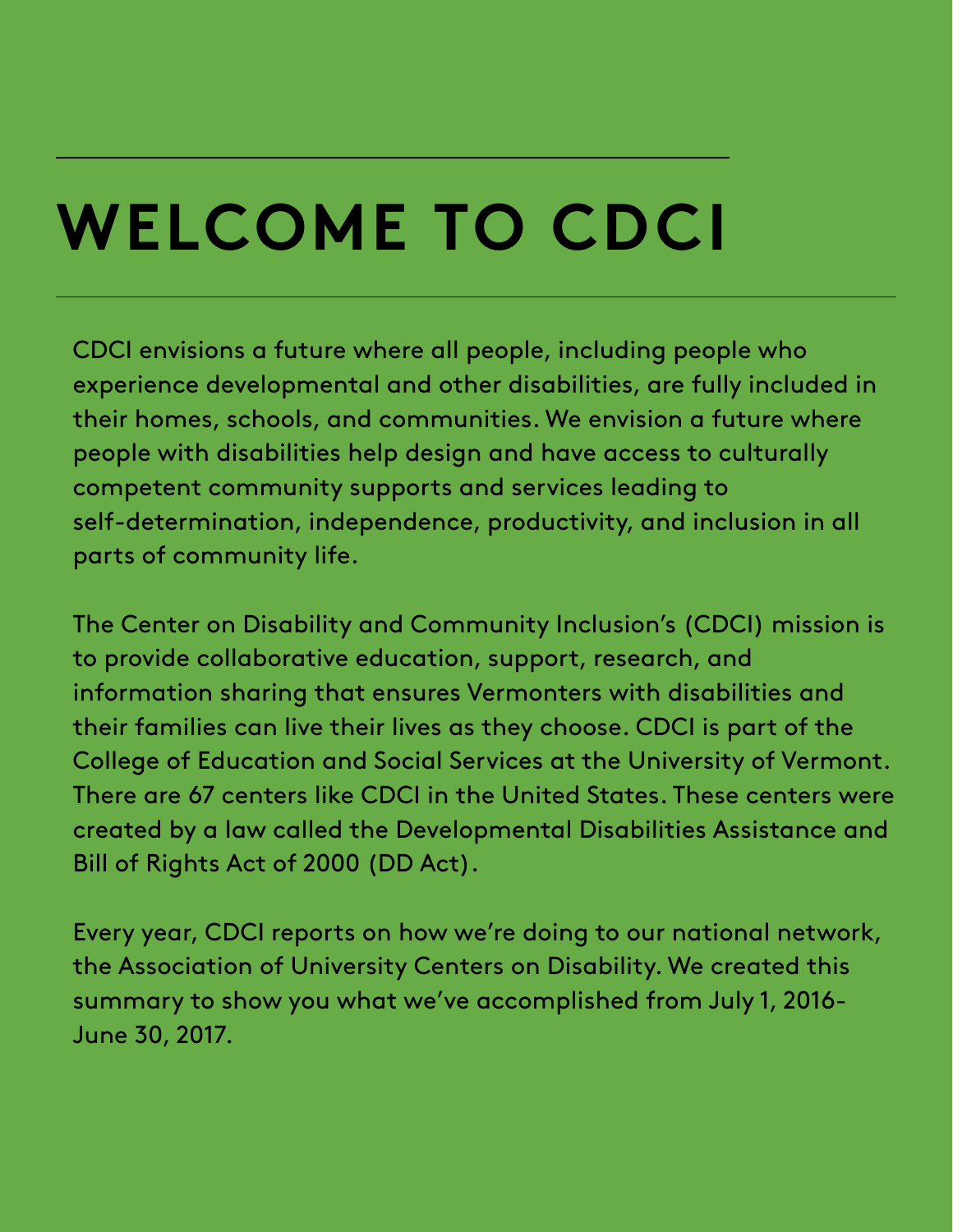## **WE TEACH: Interdisciplinary Training**

This year CDCI had contributions to interdisciplinary coursework in Disability Studies, Positive Behavior Interventions and Supports (PBIS), Early Intervention and Early Childhood Special Education (EI/ECSE), and school mental health.

> Deborah Lisi-Baker, Associate Director of CDCI and Coordinator of the Certificate of Graduate Studies in the Interdisciplinary Study of Disability, retired this year. Deborah started working at the Center in 2009. In addition to coordinating the certificate program, Deborah also acted as the liaison to CDCI's Community Advisory Council. Her wealth of knowledge and experience helped all who took the Culture of Disability course or who participated in the certificate program be more inspired, competent leaders and advocates for our community.





**280 STUDENTS**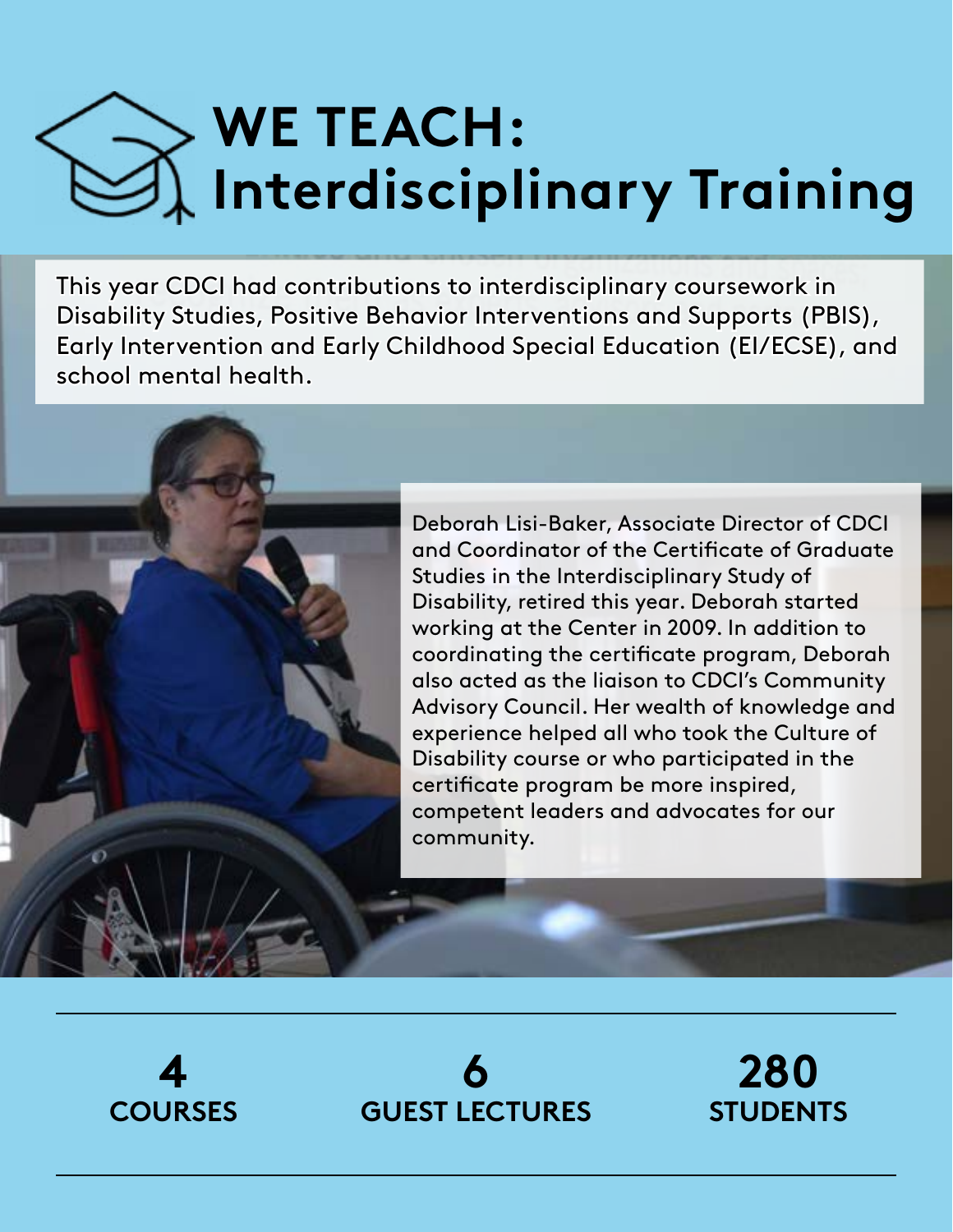

Community Service and outreach includes trainings, technical assistance, and community events. It is the majority of the work we do at CDCI and where we have the most partners outside of the university.



CDCI's largest project, the Vermont I-Team helps support teams of family members, educators, and professionals work with students so that they can experience and access inclusive education. For Miley to achieve this, the I-Team identified that she needed a way to move independently. They teamed up with Champlain Valley High School to modify a motorized toy car, allowing Miley the opportunity to keep up with her peers on the playground and in the classroom.

**1231 TECHNICAL ASSISTANCE ACTIVITIES**

**21 DIRECT SERVICE RECIPIENTS**

**11382 TOTAL HOURS OF TECHNICAL ASSISTANCE**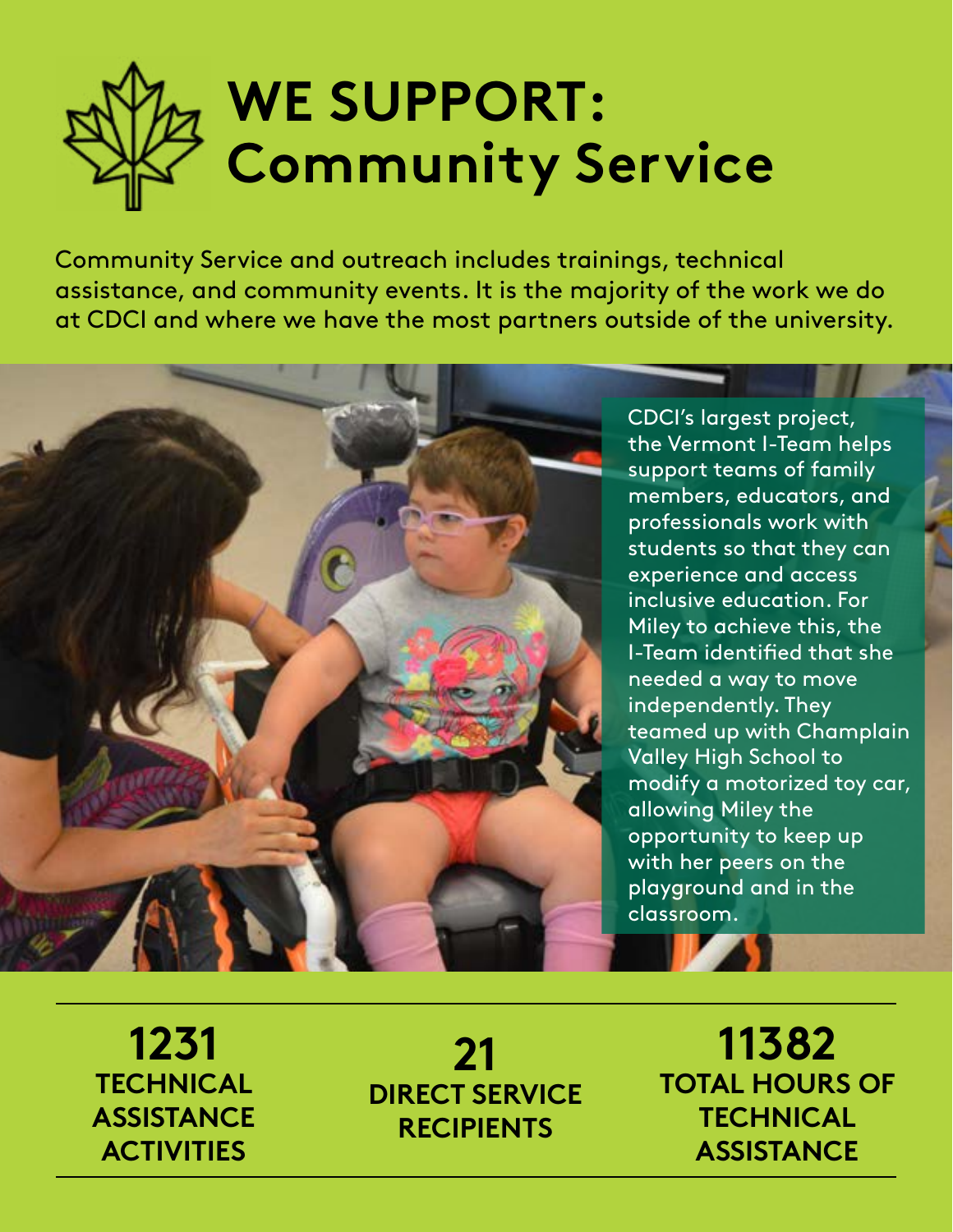## **WE STUDY: Research and Evaluation**

CDCI conducts evaluation and research to improve outcomes and to share what we have learned. We also work with and support researchers in our college and university, as well as external partners.



This year, Community Advisory Council member and self-advocate Nicole Villemaire received funding to study employment outcomes for the Think College Vermont project. Nicole will work with Research Core Function Coordinator Dr. Jesse Suter, Think College Project Coordinator Dr. Bryan Dague, and CDCI Developmental Disabilities Research Affiliate Dr. Shana Haines to conduct research. Their work together will also help provide guidance to other University Centers on Excellence in Developmental Disabilities on how to work with IRBs to include people with intellectual and developmental disabilities as co-researchers and participants.

**3 IN-PRESS MANUSCRIPTS**

**4 MANUSCRIPTS SUBMITTED FOR PEER-REVIEW**

**1 BOOK CHAPTER PUBLISHED**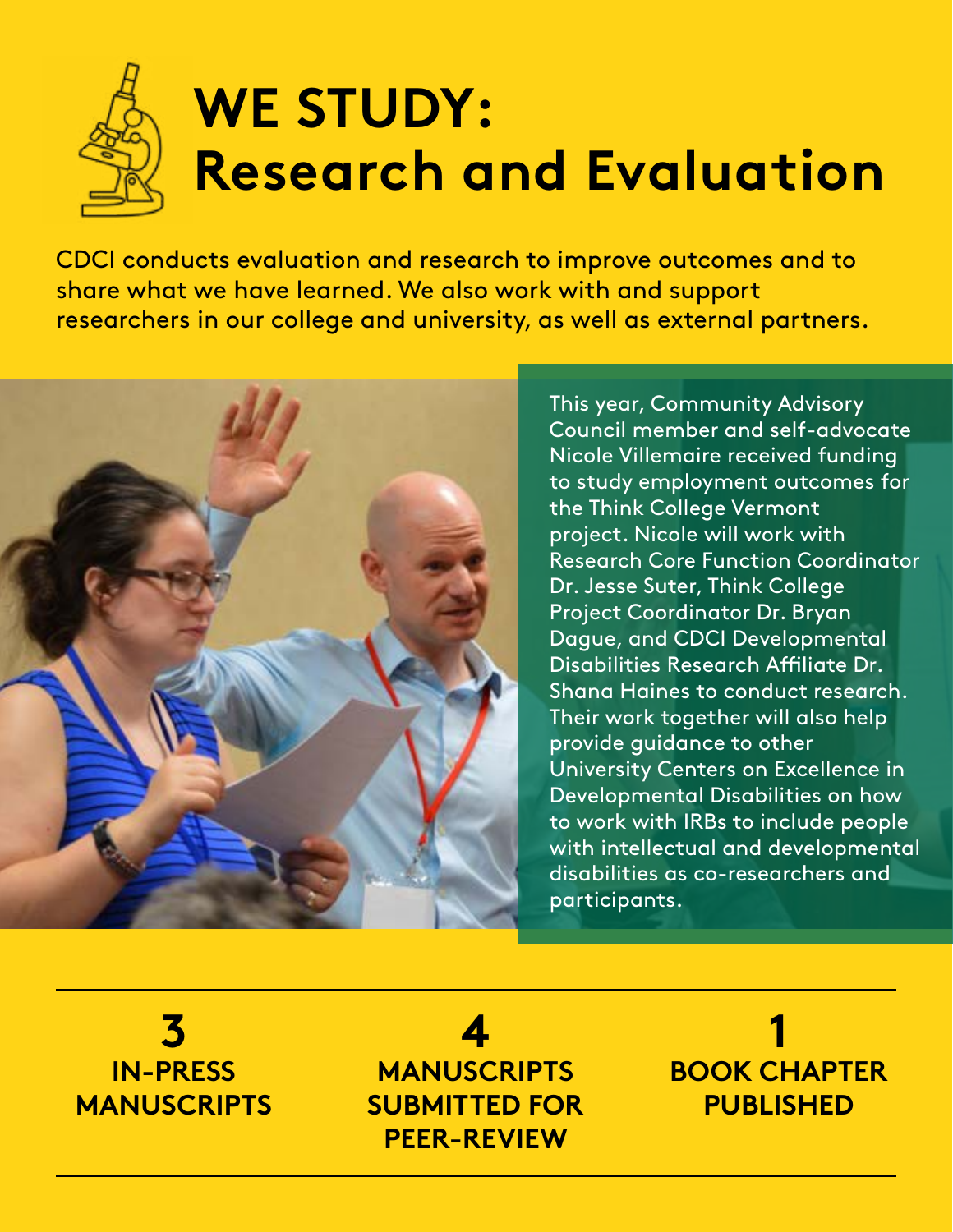### **WE SHARE: Dissemination**

CDCI takes the work, findings, and stories from our projects, affiliates, and partners to share them with the University and the Vermont community in-print and online. CDCI works to produce all materials using Universal Design principles to ensure accessibility.

CDCI partners with Green Mountain Self-Advocates to produce videos every year that highlight the lives of Vermonters with disabilities. These videos highlight their experiences, challenges and accomplishments that all play a part in shaping our state. This year GMSA interviewed LGBTQ and self-advocate David Frye. Frye, in his 50s, has dedicated his life to helping the LGBTQ community with disabilities, especially those individuals who live in Vermont. He has received recognition from United Way for his work in advocacy and is a pillar at the Pride Center of Vermont.



**67 NEW PRODUCTS**

**97.5% WEBSITE SATISFACTION**

**19 NEWS ARTICLES**